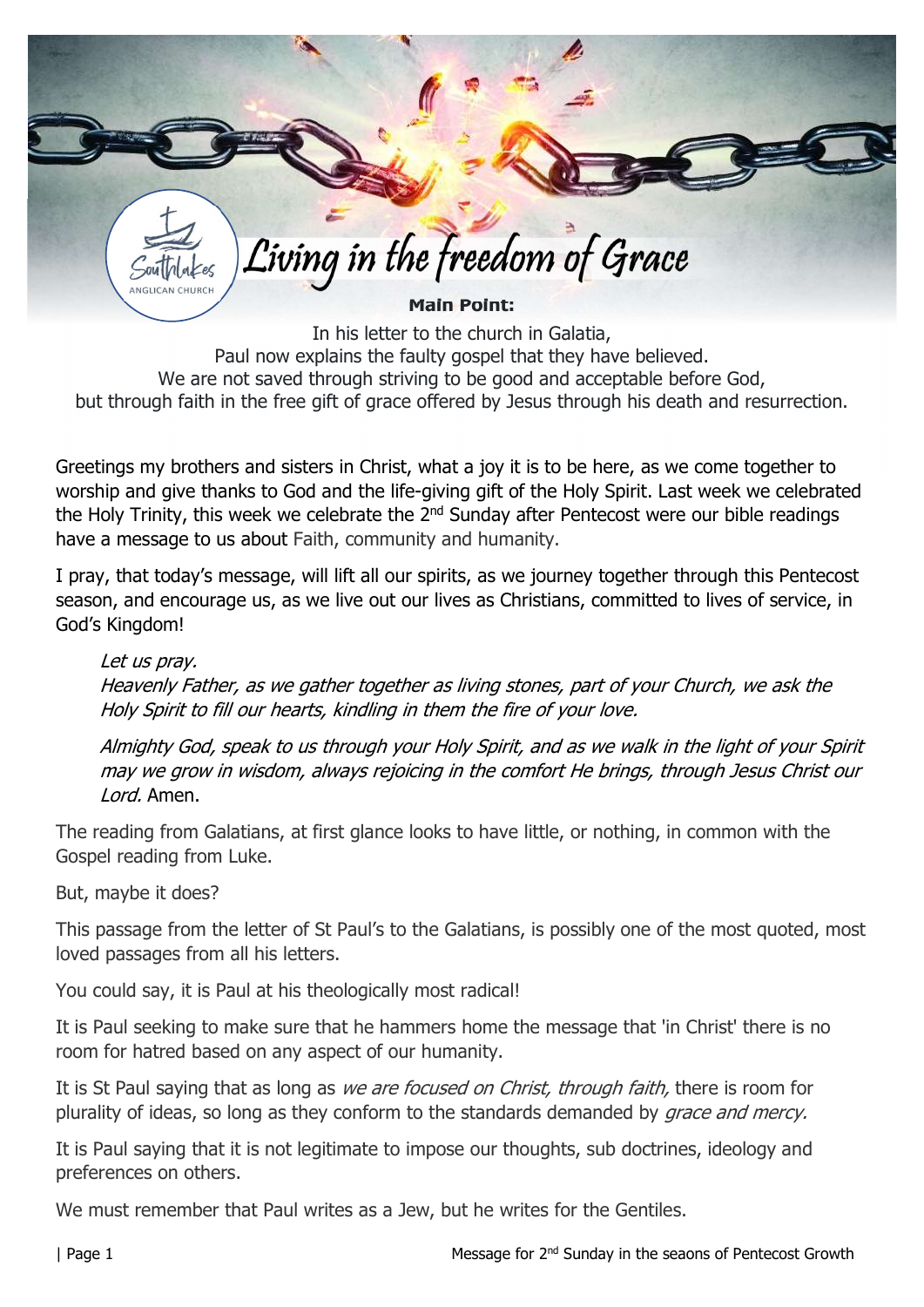Paul lived in a world where the law, and all those little micro details wrapped up in the law, counted for everything.

In Paul's world there was little room for diversity and inclusivity, even hospitality.

Who you were and how you behaved counted for everything and, especially your salvation.

If you were deemed through the law to be an outsider in this world your lot would continue into the next.

And yet, Paul stresses that *faith* and *not the law* is the universal route to salvation.

Paul, it should be noted, is not suggesting that faith means throwing away the law, and collapsing into the worst excesses of moral relativism, but he is saying that faith and its implications come first.

It is our faith that unites us with Christ and allows us, that is the Body of Christ, to be a blessing in and for humanity; to be a blessing to and for the environment we live in, both *yours and mine.* 

Faith, for Paul, changes everything. Without faith, all we are left with is a technique, a long and impossible list of does but more importantly don'ts.

And that's the connection to our Gospel passage.

Without faith could we be like the demonic called Legion? Most probably at some stage of life feeling like, I have been overrun. I am divided and separated. I am fragmented and fractured. I am disrupted. I am overwhelmed. My life is broken into many, many pieces."

Sound familiar? Ever felt like that? trapped!

The Demonic, was most likely a gentile, who the religious community deemed to be the ultimate outsider, shows us that no one, no one at all, stands outside of God's radical hospitality and grace. He, a gentile, recognises who Jesus is!!!

Faith changes our very conception of God; 'therefore now faith has come, we are no longer subject to a disciplinarian.' Grace and mercy now become the watchwords. Through faith we receive God's grace and His mercy. That, is the good news!! That is the Gospel!

It is the good news that set the demonic free. For the demonic, in stark contrast to the religious elite, with their insistence on the law and human rankings, recognised that Jesus is the 'Son of the Most High God.' Belief in Jesus sets us free; all of us, without exception.

But free to what end?

## Free, again like the formerly demon possessed man, to proclaim the gospel, to 'declare how much God has done,' to be a blessing to all. Free to fulfil our true calling in life!

Faith, and faith alone, is our entry ticket into the communion of saints, God's holy family.

You, and I, are members of God's family simply because we are believers, because we have faith. Faith, it seems goes hand in glove with inclusivity and acceptance. Faith and faith alone bring us back to the hospitality of God. And such radical hospitality is open to all, irrespective of human and temporal identity markers.

'There is no longer Jew or Greek, there is no longer slave or free, there is no longer male and female, for all of you are one in Christ Jesus.